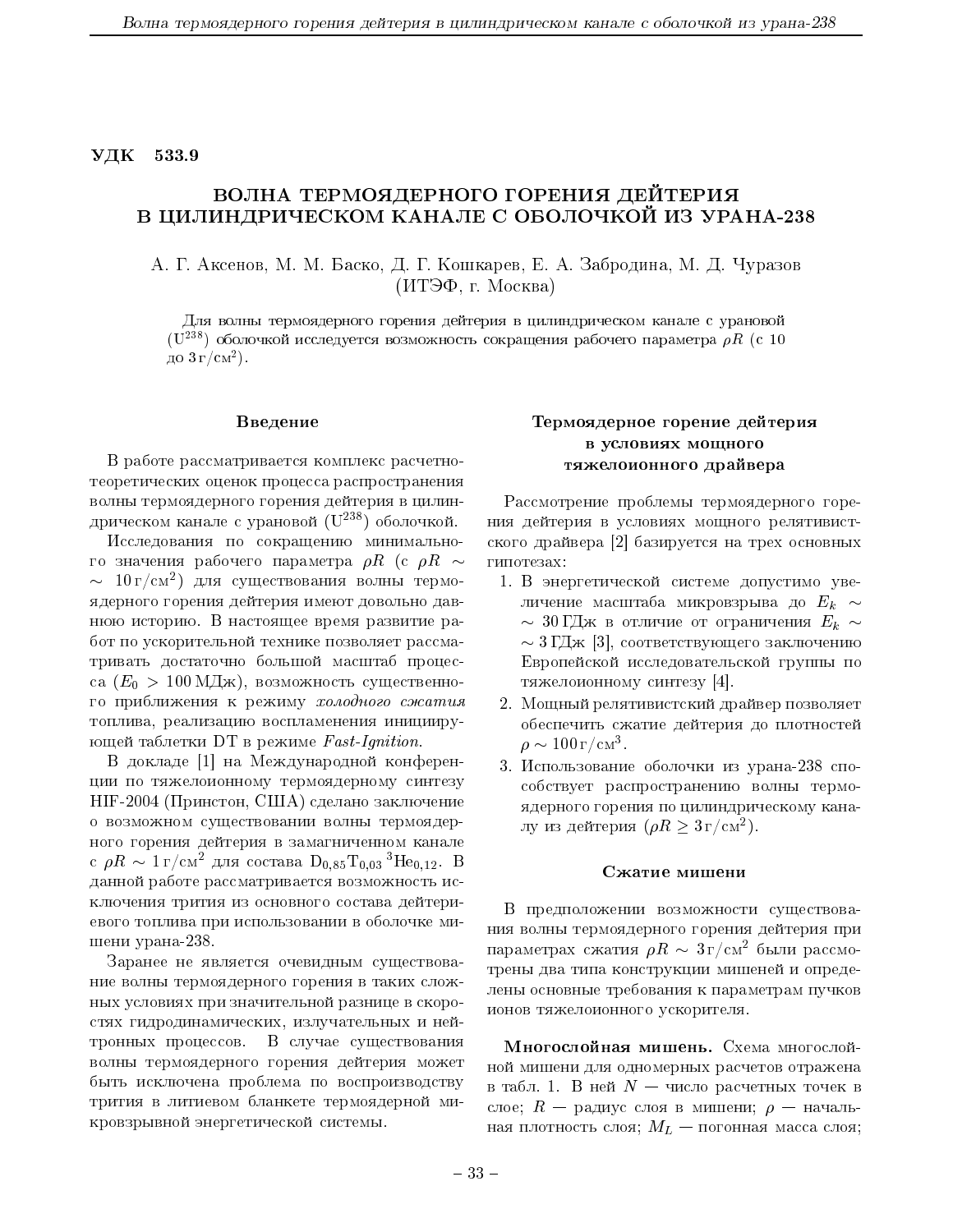$X_{\text{D}}, X_{\text{T}}, X_{\text{He}}$  — концентрация дейтерия, трития и гелия соответственно.

Параметры облучающих пучков приведены в табл. 2, где  $J_m$  – мощность энерговложения в мишень;  $R_i$  – радиус кольцевой зоны облучения мишени;  $\tau_j$  - время облучения мишени;  $P_{ow}$  — мощность облучающего пучка;  $E_j$  — полная энергия пучка.

Для многослойной мишени были получены следующие данные:

$$
\rho R = 3.84 \,\mathrm{r/cm^2}; \quad \rho_{\rm DD} \sim 50 \,\mathrm{r/cm^3};
$$
  

$$
\rho_{\rm U} \sim 200 \,\mathrm{r/cm^3}; \quad M_{\rm U} \sim 34.4 \,\mathrm{r/cm}.
$$

 $(R, t)$ -диаграмма сжатия представлена - на рис. 1.

Таблица 1

Таблица 2

Схема многослойной мишени

|      | $\overline{\text{Homep}}$ Состав $N$ |    |                | $\begin{array}{ccc} R, & \rho & M_L, \ \text{cm} & \text{cm}^3 & \text{r/cm}^3 \end{array}$ |                            |  | $X_D$ $X_T$ $X_{He}$ |
|------|--------------------------------------|----|----------------|---------------------------------------------------------------------------------------------|----------------------------|--|----------------------|
| слоя | слоя                                 |    |                |                                                                                             |                            |  |                      |
|      |                                      |    | $10 \quad 1.4$ |                                                                                             | $0,16$ $0,985$ $1,0$ $0,0$ |  | 0.0                  |
| 2    | U                                    |    | 30 1,58        |                                                                                             | 19,5 34,4                  |  |                      |
| 3    | U                                    | 10 | 2.3            |                                                                                             | 5,5 47,8                   |  |                      |
| 4    | U                                    |    | 30 2.5         | 19,5                                                                                        | 58.8                       |  |                      |
| 5    |                                      | 30 | 3,2            | 19,5                                                                                        | 244,4                      |  |                      |
| 6    |                                      | 30 | 4.0            | 19.5                                                                                        | 352,9                      |  |                      |

Параметры ионных пучков

| Пучок                        | $J_m$ ,  | $R_i$                                | $\tau_j,$   | $P_{ow}$ | $E_i$   |  |
|------------------------------|----------|--------------------------------------|-------------|----------|---------|--|
| (i)                          | $TB_T/r$ | CM                                   | $_{\rm HC}$ |          | ТВт МДж |  |
| 1.                           | 2.5      | $2,50-3,30$ $0-250$ $2180,0$ $546,0$ |             |          |         |  |
| $\overline{2}$               | 100      | $1,540-1,580$ 640-700 2350,0         |             |          | 142,0   |  |
| 3                            | 250      | $0,900-1,000$ 900-940 5870,0 358,0   |             |          |         |  |
| Полная энергия пучков ионов: |          |                                      |             |          |         |  |

Схема мишени с игольчатым ионным пучком. Система управления пучками релятивистских ионов позволяет рассматривать и такую конструкцию мишени, в которой хорошо сфокусированный релятивистский игольчатый пучок ионов (с радиусом  $r \sim 0.0500$  см) создает последовательно несколько узких кольцевых зон облучения сжимающей оболочки, "следящих" за ее движением. Предполагается, что на этом пути существует возможность существенного сокращения масштаба энерговложения.

Для мишени с игольчатым ионным пучком, схема которой для одномерных расчетов отражена в табл. 3, а параметры облучающих пучков приведены в табл. 4, были получены следующие данные:



Рис. 1.  $(R, t)$ -диаграмма сжатия многослойной мишени

$$
\rho R = 2.94 \,\mathrm{r/cm^2}; \quad \rho_{\rm DD} \sim 55 \,\mathrm{r/cm^3};
$$
  

$$
\rho_{\rm U} \sim 200 \,\mathrm{r/cm^3}; \quad M_{\rm U} \sim 152.5 \,\mathrm{r/cm}.
$$

На рис. 2 представлена  $(R, t)$ -диаграмма сжатия мишени с игольчатым пучком.

Таблица 3 Схема мишени с игольчатым ионным пучком

|      | Номер Состав |             | R,      | $\rho$          | $M_L$ ,     |     |     | $X_{\text{D}}$ $X_{\text{T}}$ $X_{\text{He}}$ |
|------|--------------|-------------|---------|-----------------|-------------|-----|-----|-----------------------------------------------|
| слоя | слоя         |             | CM      | $r/cM^3 - r/cM$ |             |     |     |                                               |
|      | DD           | $5^{\circ}$ | 3.9     | 0.16            | $0,194$ 1,0 |     | 0.0 | 0.0                                           |
| 2    | DD           | $5 -$       | 3.95    | 0.16            | 0,197       | 1,0 | 0.0 | 0.0                                           |
| 3    | DD           | 5           | 4.00    | 0.16            | 0.199       | 1,0 | 0.0 | 0.0                                           |
| 4    | U            |             | 50 4.30 | 19,5            | 152,5       |     |     |                                               |
| 5    | U            |             | 30 5.00 | 19.5            | 398,8       |     |     |                                               |
| 6    |              |             | 25 6,00 | 19,5            | 673.9       |     |     |                                               |
|      |              |             |         |                 |             |     |     |                                               |

Таблица 4 Параметры ионных пробегом пучков  $\mathbf c$  $\sim 100$  г/см $^2$ 

| Пучок                        | $J_m$ ,  | $R_i$ ,   | $\tau_i$ ,                    | $P_{ow}$ ,      | $E_i$ |  |
|------------------------------|----------|-----------|-------------------------------|-----------------|-------|--|
| (j)                          | $TB_T/r$ | $\rm{cm}$ | HC.                           | TB <sub>T</sub> | МДж   |  |
| 1                            | 0,085    |           | $4,70 \pm 0,05$ 0-2000 0.015  |                 | 30.0  |  |
| $\overline{2}$               | 0,400    |           | $4,00 \pm 0,05$ 2000 - 4000   | 0.06            | 120,0 |  |
| 3                            | 1,18     |           | $2,70 \pm 0,05$ 4 000 - 5 500 | 0.12            | 180,0 |  |
| 4                            | 12,8     |           | $1,00 \pm 0,05$ 5 500 - 5 750 | 0.48            | 120,0 |  |
| 5                            | 15,9     |           | $1,00 \pm 0,05$ 5 750 - 5 840 | 0.60            | 60,0  |  |
| 6                            | 316,0    |           | $0.05 \pm 0.05$ 5 840 - 5 850 | 0.60            | 60,0  |  |
| Полная энергия пучков ионов: |          |           |                               |                 |       |  |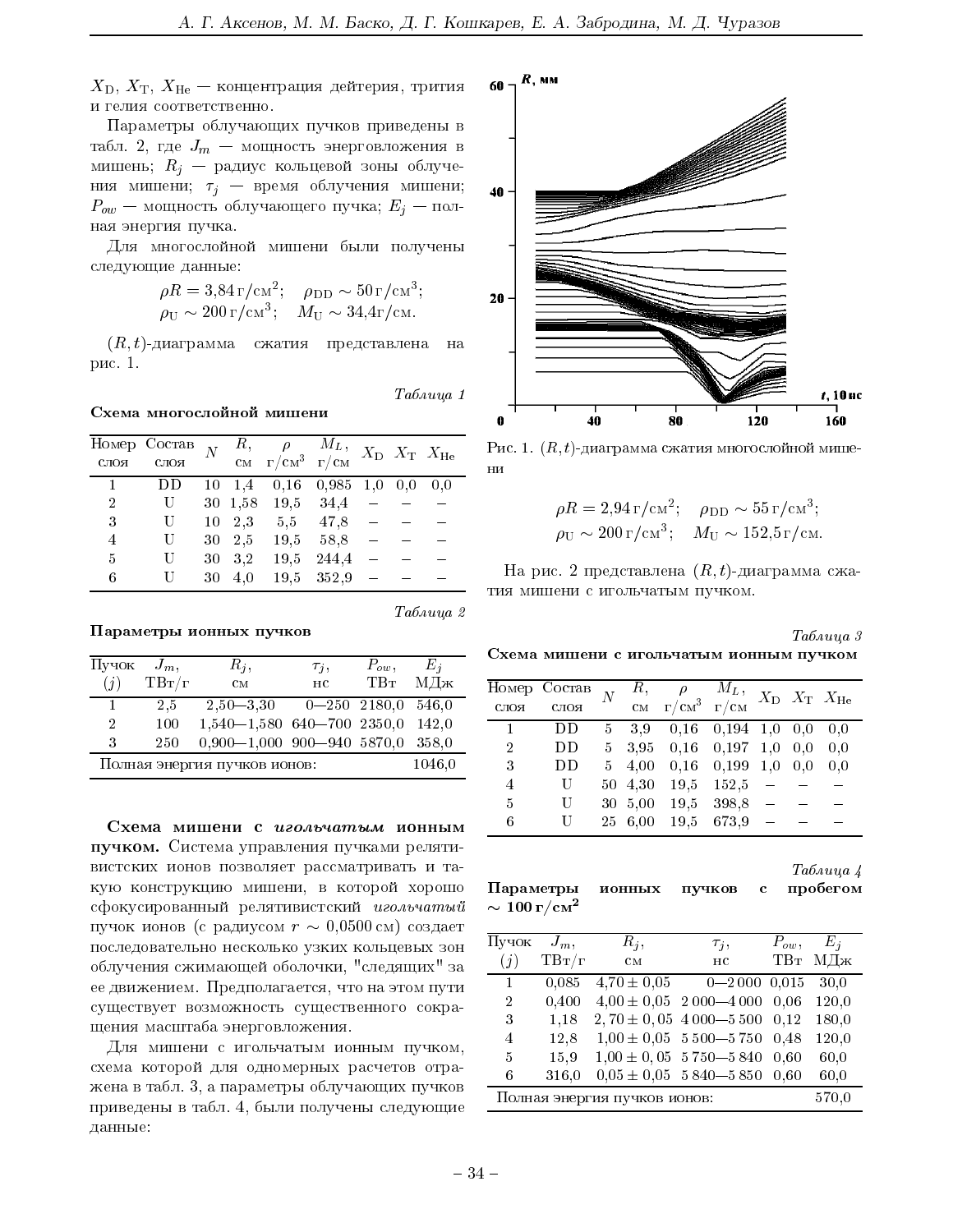

Рис. 2.  $(R, t)$ -диаграмма сжатия мишени с игольчатым пучком

#### Горение дейтериевой мишени

Для упрощения расчетов процесс горения дейтериевой мишени пока рассматривается как отдельная двумерная задача. Начальные параметры для такого расчета задавались в следующем виде:

$$
\rho R = 3,0 \,\mathrm{r/cm^2}; \quad \rho_{\rm DD} \sim 100 \,\mathrm{r/cm^3};
$$
  

$$
\rho_{\rm U} \sim 1000 \,\mathrm{r/cm^3}; \quad M_{\rm U} \sim 10,0 \,\mathrm{r/cm}.
$$

Состав основной "дейтериевой" области:  $D_{0.85}$ <sup>3</sup>T<sub>0.01</sub><sup>3</sup>He<sub>0.14</sub>. Воспламенение мишени осуществлялось от DT-таблетки с помощью специального воспламеняющего пучка с параметрами, предложенными в проекте ИТЭФ на конференции НІГ-2002 [5].

В результате расчета было получено, что полное энерговыделение на длине в 2 см равняется  $E_k = 1.9 \cdot 10^{17}$ эрг. В данном модельном расчете в оболочке из урана-238 выделялась энергия  $E_u = 3.0 \cdot 10^{16}$ эрг за счет процессов деления под действием термоядерных нейтронов горения DD-состава. Такое энерговыделение соответствует выгоранию урана-238 примерно в 2%.

Распространение волны термоядерного горения дейтерия представлено на рис. 3. Можно отметить, что при распространении волны горения происходит существенное разделение температур ионов  $(T_i)$ , электронов  $(T_e)$  и излучения  $(T_r)$ :  $T_i > T_e$ ;  $T_r < 2 \cdot 10^8$  К. При этом наиболее



Рис. 3. Распространение волны термоядерного горения дейтерия, скорость волны горения  $D \sim 0.8 \text{ cm/pc}$ , профили температур представлены через интервалы времени  $\Delta t \sim 0.2$  но

интенсивное горение происходит при значительном увеличении начальной плотности в зоне горения, как это можно увидеть на рис. 4, где представлен профиль плотности дейтерия на момент  $t=2 \,\mathrm{nc}$ .



Рис. 4. Профиль плотности дейтерия на оси мишени в момент  $t=2$ нс